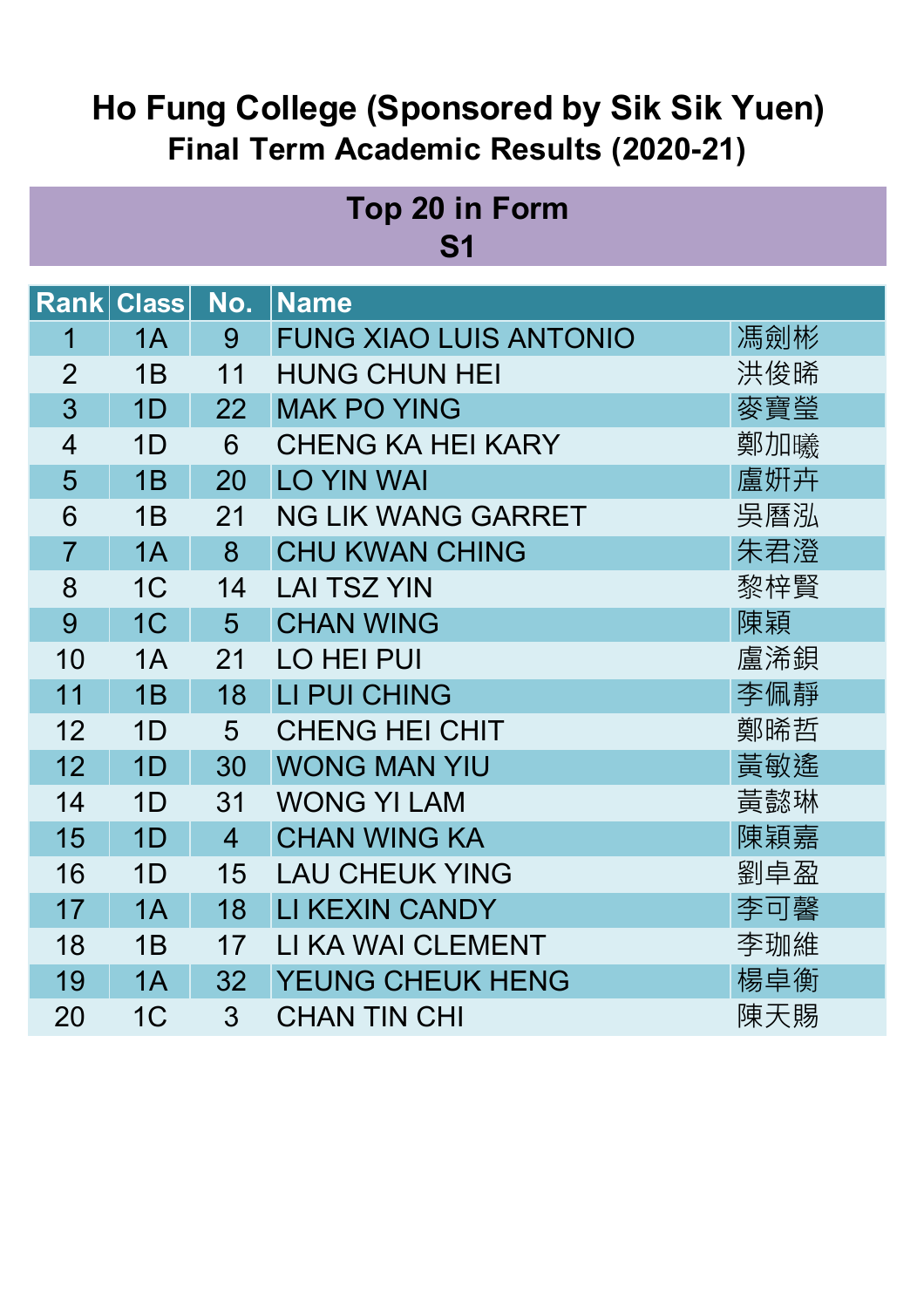| <b>Top 20 in Form</b><br>S <sub>2</sub> |                   |                |                       |     |
|-----------------------------------------|-------------------|----------------|-----------------------|-----|
|                                         | <b>Rank Class</b> | No.            | <b>Name</b>           |     |
| 1                                       | 2A                | 18             | <b>LEE TSZ WAI</b>    | 李芷蔚 |
| $\overline{2}$                          | 2A                | 26             | <b>TSANG KA MAN</b>   | 曾嘉敏 |
| 3                                       | 2A                | 9              | <b>KI SIN YU</b>      | 暨善如 |
| $\overline{4}$                          | 2A                | 1              | <b>CEN TSZ YAN</b>    | 岑子恩 |
| 5                                       | 2A                | 6              | <b>GUAN LING YI</b>   | 關鈴兒 |
| 6                                       | 2A                | $\overline{2}$ | <b>CHAN KA YI</b>     | 陳嘉兒 |
| $\overline{7}$                          | 2D                | 28             | <b>TSOI LOK SZE</b>   | 蔡樂詩 |
| 8                                       | 2A                | 13             | <b>KWOK SZE MAN</b>   | 郭思雯 |
| 9                                       | 2A                | 14             | <b>LAM KWONG HEI</b>  | 林廣曦 |
| 10                                      | 2B                | 31             | <b>YIP HO YI</b>      | 葉可怡 |
| 11                                      | 2A                | 17             | <b>LAW KWAN KIU</b>   | 羅鈞嶠 |
| 12                                      | 2A                | $\overline{4}$ | <b>CHEUNG TSZ YIU</b> | 張芷瑶 |
| 13                                      | 2A                | 8              | <b>HUANG LIYUAN</b>   | 黃禮源 |
| 14                                      | 2B                | 25             | <b>WONG LOK CHUN</b>  | 黃洛津 |
| 15                                      | 2C                | 3 <sup>1</sup> | <b>CHAN HO YAU</b>    | 陳可悠 |
| 16                                      | 2A                | 3              | <b>CHENG TSZ YAN</b>  | 鄭子欣 |
| 17                                      | 2C                | 27             | <b>TSANG LONG YIN</b> | 曾朗言 |
| 18                                      | 2D                | 2 <sup>1</sup> | <b>CHAN SZE WING</b>  | 陳思穎 |
| 19                                      | 2C                | 16             | <b>LAU MEI KWAN</b>   | 劉鎂鈞 |
| 20                                      | 2A                | 32             | <b>YUNG YEE NAM</b>   | 容綺楠 |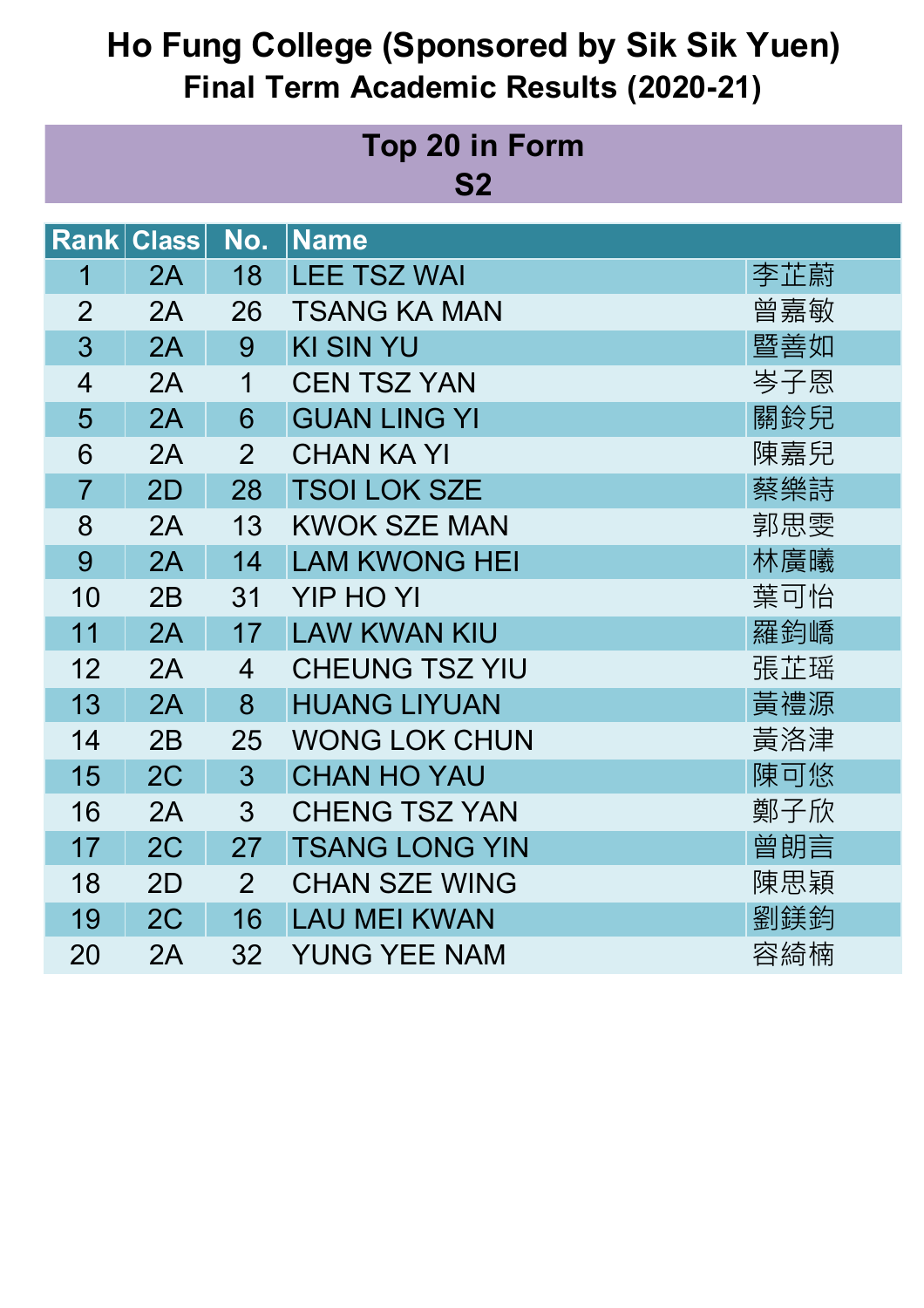| <b>Top 20 in Form</b><br>S <sub>3</sub> |                   |                |                        |     |
|-----------------------------------------|-------------------|----------------|------------------------|-----|
|                                         | <b>Rank Class</b> | No.            | <b>Name</b>            |     |
| 1                                       | 3D                | 18             | <b>NG IRENE</b>        | 吳藹桓 |
| $\overline{2}$                          | 3D                | 17             | <b>MAN KWUN HIN</b>    | 文冠軒 |
| 3                                       | 3D                | 16             | <b>LIN LIANGWEI</b>    | 林良偉 |
| 3                                       | 3D                | 15             | <b>LEUNG KIN PONG</b>  | 梁健邦 |
| 5                                       | 3D                | 27             | <b>WANG XI</b>         | 王晞  |
| 6                                       | 3D                | 6              | <b>CHIU POK MAN</b>    | 趙博文 |
| $\overline{7}$                          | 3D                | 29             | <b>WONG NOK LAM</b>    | 黃諾霖 |
| 8                                       | 3D                | 30             | <b>WONG SIN YING</b>   | 黃倩盈 |
| 9                                       | 3D                | 31             | <b>WU FEI YI</b>       | 吳菲兒 |
| 10                                      | 3D                | 32             | YAU SZE KI             | 游斯琪 |
| 11                                      | 3D                | 11             | <b>LAI TSZ CHUNG</b>   | 黎子聰 |
| 12                                      | 3D                | 14             | <b>LEE CHUN HEI</b>    | 李俊希 |
| 13                                      | 3D                | 26             | <b>WAN CHAK HO</b>     | 尹澤昊 |
| 14                                      | 3D                | 21             | <b>SO TSZ WING</b>     | 蘇芷潁 |
| 15                                      | 3D                | 23             | <b>TO YU HIN</b>       | 杜汝騫 |
| 16                                      | 3D                | 24             | <b>TSOI KAI HIN</b>    | 蔡啟軒 |
| 17                                      | 3D                | 5              | <b>CHIM HON HEI</b>    | 詹瀚熹 |
| 18                                      | 3A                | 23             | <b>NG TSZ YU</b>       | 吳梓瑜 |
| 19                                      | 3D                | $\overline{4}$ | <b>CHEUNG TSZ YING</b> | 張梓縈 |
| 20                                      | 3D                | $\overline{7}$ | <b>FUNG HOI TUNG</b>   | 馮愷潼 |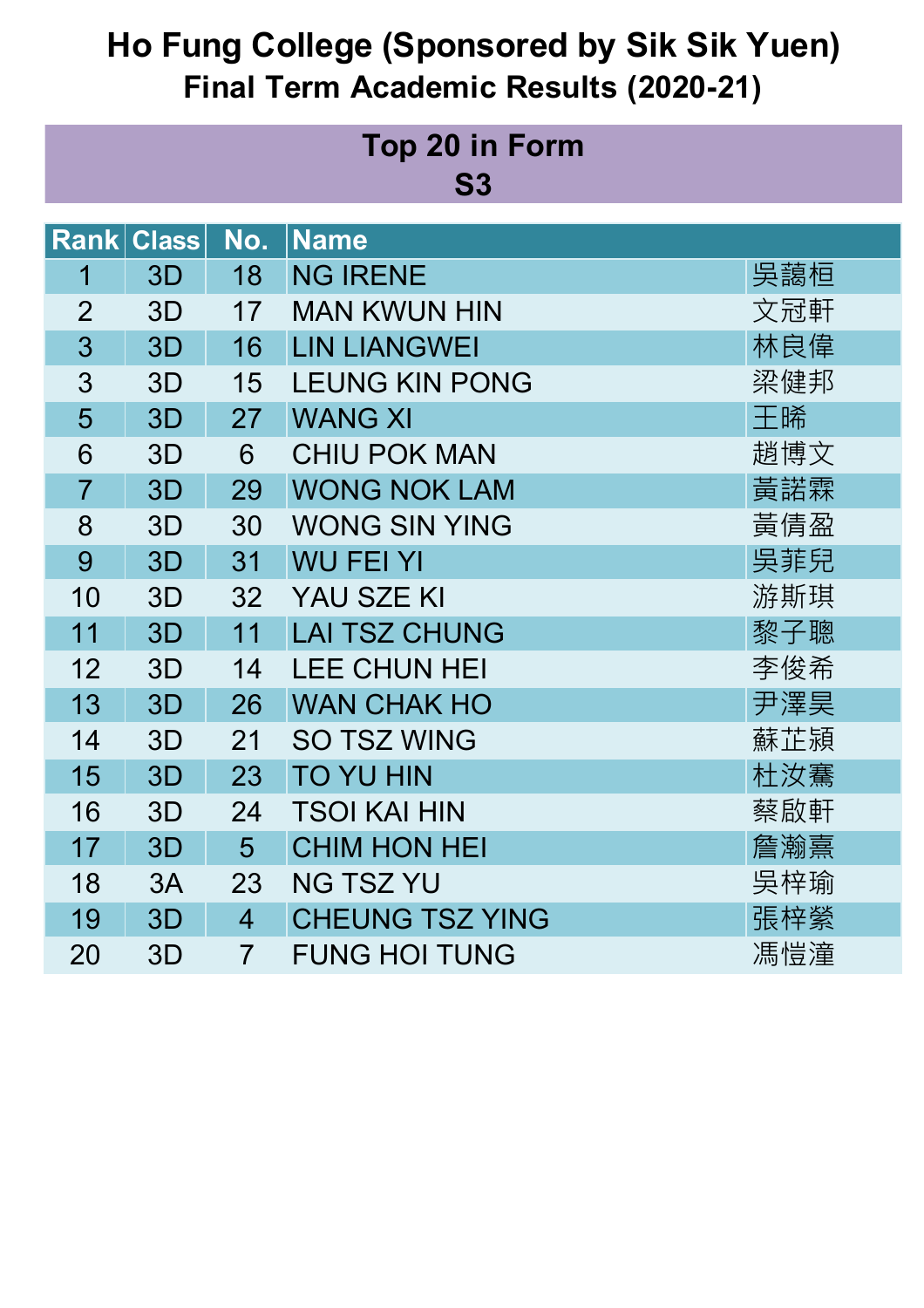| <b>Top 20 in Form</b><br>S4 |                   |                 |                              |     |
|-----------------------------|-------------------|-----------------|------------------------------|-----|
|                             | <b>Rank Class</b> | No.             | <b>Name</b>                  |     |
| 1                           | 4B                | 24              | <b>SIU TSZ YIN</b>           | 蕭祉彥 |
| $\overline{2}$              | 4D                | 13              | <b>LEE TSZ YU</b>            | 李芷瑜 |
| 3                           | 4B                | 23              | POK WAN YIU                  | 卜蘊瑤 |
| $\overline{4}$              | 4D                | 12              | <b>LEE PUI KI</b>            | 李佩琪 |
| 5                           | 4C                | 19              | <b>LIANG KA KI</b>           | 梁嘉淇 |
| 6                           | 4A                | 25              | <b>WONG TSZ YEUNG</b>        | 黃子洋 |
| $\overline{7}$              | 4C                | 25              | <b>TSANG PUI YAN</b>         | 曾珮欣 |
| 8                           | 4 <sub>B</sub>    | 15              | <b>LEE TSZ HIM</b>           | 李梓謙 |
| 9                           | 4C                | 17              | <b>LEUNG TSZ HIM DOMINIC</b> | 梁子謙 |
| 10                          | 4D                | 15              | <b>LEUNG SUM KIU</b>         | 梁心蕎 |
| 11                          | 4A                | 12 <sub>2</sub> | <b>HUNG KIN HANG</b>         | 孔健行 |
| 12                          | 4 <sub>B</sub>    | 5               | <b>CHING CHING</b>           | 程晴  |
| 13                          | 4C                | 24              | <b>TAM TIK LONG</b>          | 譚迪朗 |
| 14                          | 4D                | 30              | <b>TUNG WANG YU</b>          | 童泓宇 |
| 15                          | 4D                | 8               | <b>LAM YUI ON</b>            | 林睿安 |
| 16                          | 4C                | 16              | <b>LEUNG PUI YING</b>        | 梁沛瀅 |
| 17                          | 4D                | 29              | <b>TSUI CHING HO</b>         | 崔政浩 |
| 18                          | 4C                | 11              | <b>LAU YUE TUNG MICHAEL</b>  | 劉裕冬 |
| 19                          | 4A                | 9               | <b>GURUNG ALINA</b>          | 顧樂怡 |
| 20                          | 4C                | 15              | <b>LEUNG CHING MAN</b>       | 梁靜敏 |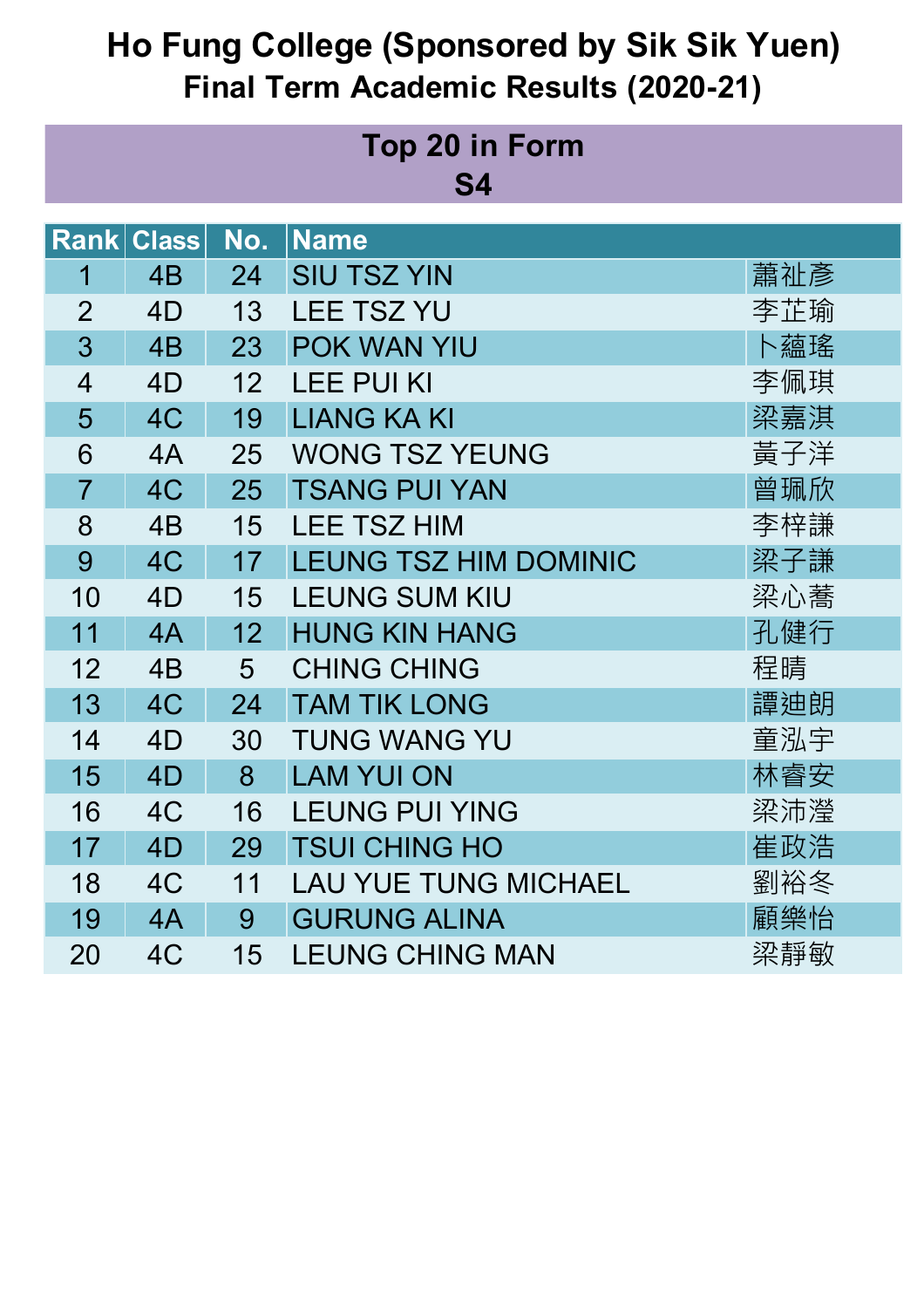| <b>Top 20 in Form</b><br>S <sub>5</sub> |                |                   |     |                            |     |
|-----------------------------------------|----------------|-------------------|-----|----------------------------|-----|
|                                         |                | <b>Rank Class</b> | No. | <b>Name</b>                |     |
|                                         | 1              | 5D                | 19  | <b>LEE LONG TING</b>       | 李朗霆 |
|                                         | $\overline{2}$ | 5C                | 22  | <b>LUI WAI YU</b>          | 呂蕙如 |
|                                         | 3              | 5D                | 28  | <b>SHUM FAI YIU</b>        | 沈暉堯 |
|                                         | 4              | 5A                | 22  | <b>YUNG SIN YI</b>         | 容倩怡 |
|                                         | 5              | 5A                | 15  | <b>SHEA MAN YI</b>         | 佘敏怡 |
|                                         | 6              | 5C                | 20  | <b>LI KAM YIN</b>          | 李錦然 |
|                                         | $\overline{7}$ | 5A                | 8   | <b>LAI CHEUK YIU</b>       | 賴卓瑤 |
|                                         | 8              | 5D                | 24  | <b>LIU LOK YIU</b>         | 廖樂垚 |
|                                         | 9              | 5A                | 18  | <b>WONG HOI YUE</b>        | 王海愈 |
|                                         | 10             | 5D                | 15  | <b>LAM CHEUK LAP</b>       | 林倬立 |
|                                         | 11             | 5D                | 8   | <b>HO CHEUK HEI</b>        | 何卓熹 |
|                                         | 11             | 5D                | 18  | <b>LAW HOI CHING</b>       | 羅凱澄 |
|                                         | 13             | 5C                | 18  | <b>LEUNG CHUN KIT</b>      | 梁俊傑 |
|                                         | 14             | 5D                | 21  | <b>LEUNG WAI YIN</b>       | 梁瑋延 |
|                                         | 15             | 5D                | 10  | <b>HUI CHUN WA RECARDO</b> | 許駿驊 |
|                                         | 16             | 5D                | 27  | <b>QIU CHUN HIN</b>        | 邱振軒 |
|                                         | 17             | 5D                | 17  | <b>LAM YIK YU</b>          | 林奕儒 |
|                                         | 18             | 5B                | 19  | <b>LEE MAN KI</b>          | 李汶琪 |
|                                         | 19             | 5C                | 24  | <b>NG TSUN TSAN</b>        | 吳浚燦 |
|                                         | 20             | 5A                | 21  | YEH SZE KI                 | 葉斯祺 |